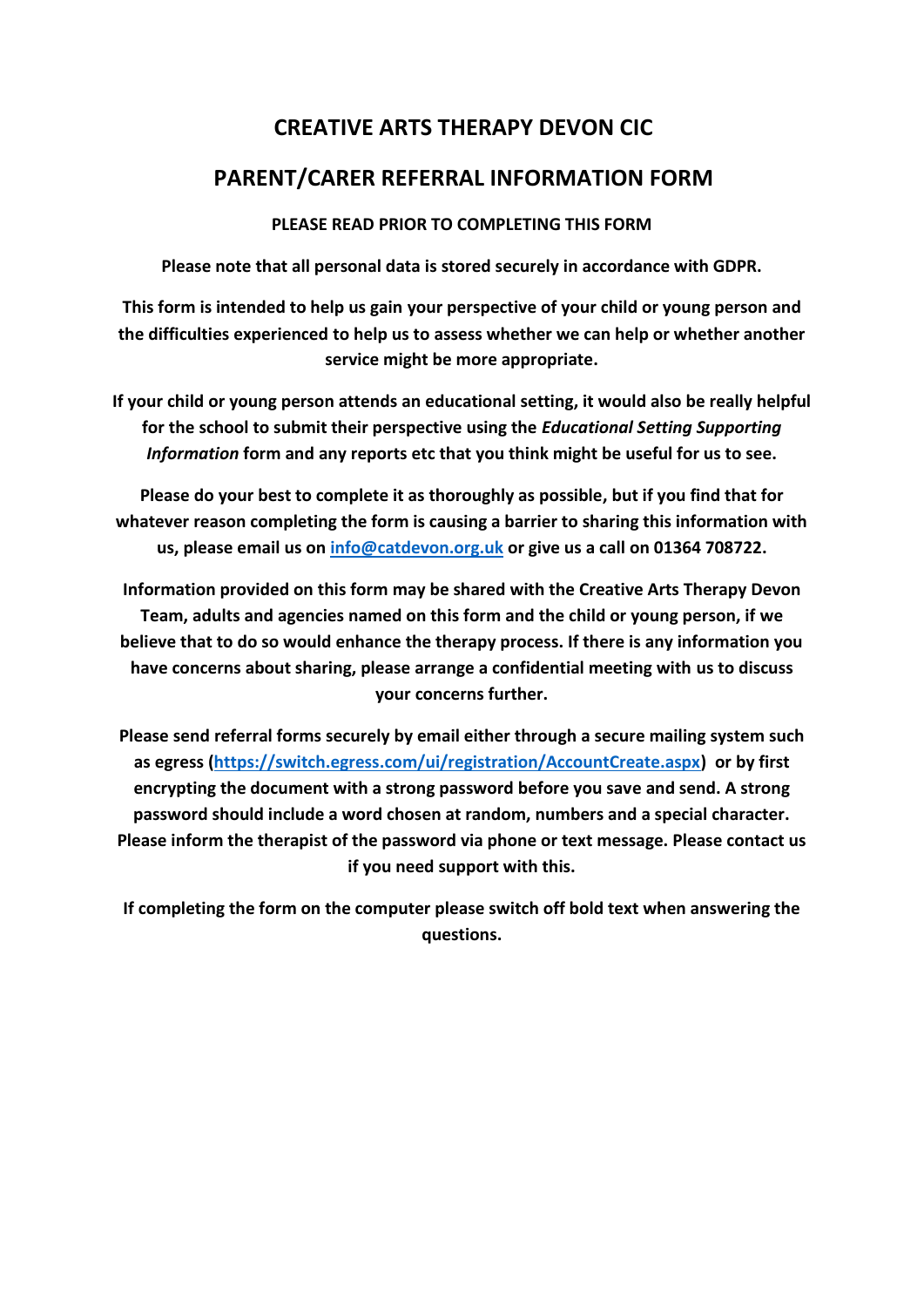| <b>About the Child/Young Person</b>                                 |                                               |       |                                                                                                            |  |
|---------------------------------------------------------------------|-----------------------------------------------|-------|------------------------------------------------------------------------------------------------------------|--|
| Name:                                                               |                                               |       | <b>D.O.B:</b>                                                                                              |  |
| Class:                                                              |                                               |       | Year:                                                                                                      |  |
| <b>Ethnic Origin:</b>                                               | If English is not the child's first language: |       |                                                                                                            |  |
|                                                                     | What is the child's first spoken language?    |       |                                                                                                            |  |
|                                                                     | How proficient is their spoken English?       |       |                                                                                                            |  |
| Does the child have any disabilities?                               |                                               |       |                                                                                                            |  |
|                                                                     |                                               |       |                                                                                                            |  |
| Who lives at home?                                                  |                                               |       |                                                                                                            |  |
|                                                                     |                                               |       |                                                                                                            |  |
|                                                                     |                                               |       | Does the young person referred have any significant family members they do not live with? If so, how often |  |
| do they see them and what is their relationship like?               |                                               |       |                                                                                                            |  |
|                                                                     |                                               |       |                                                                                                            |  |
|                                                                     |                                               |       |                                                                                                            |  |
| <b>About You:</b>                                                   |                                               |       |                                                                                                            |  |
| <b>Your Name and Address:</b>                                       |                                               |       |                                                                                                            |  |
|                                                                     |                                               |       |                                                                                                            |  |
| <b>Telephone Number:</b>                                            |                                               |       | Relationship to the child:                                                                                 |  |
| <b>Email Address:</b>                                               |                                               |       | Please highlight/circle if you are happy for Creative Arts                                                 |  |
|                                                                     |                                               |       | Therapy Devon to contact you via the following methods:                                                    |  |
|                                                                     | <b>SMS</b>                                    | Email | Phone                                                                                                      |  |
|                                                                     |                                               |       | Leaving messages on your answerphone                                                                       |  |
| Please provide details of anyone else with parental responsibility: |                                               |       |                                                                                                            |  |
| <b>Name and Address:</b>                                            |                                               |       |                                                                                                            |  |
|                                                                     |                                               |       |                                                                                                            |  |
|                                                                     |                                               |       |                                                                                                            |  |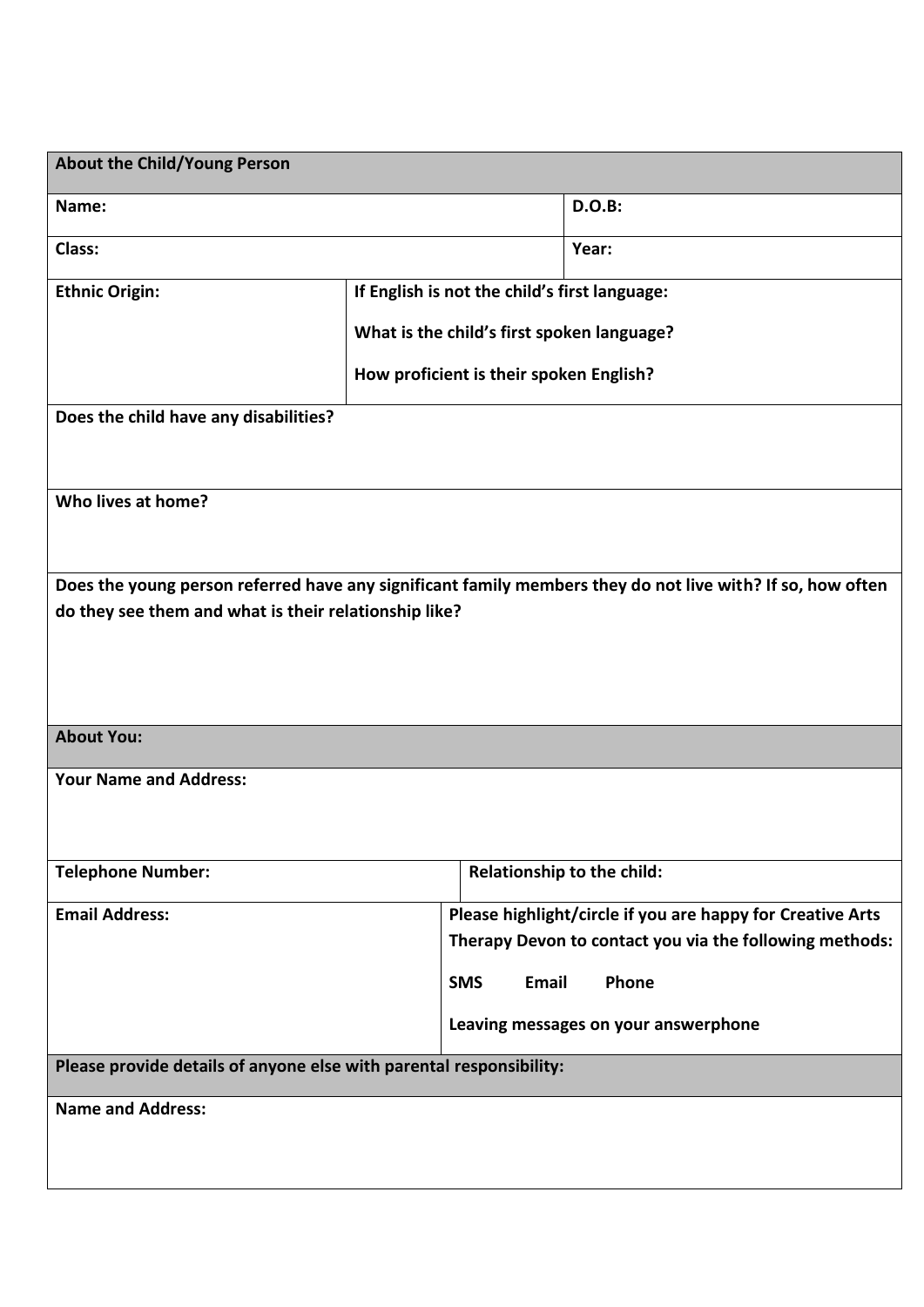| Relationship to the child/young person:                                                                                 |
|-------------------------------------------------------------------------------------------------------------------------|
| Has this person consented to this referral being made? Yes<br><b>No</b>                                                 |
| If No, please provide reasons below:                                                                                    |
| What is your relationship like with this person?                                                                        |
|                                                                                                                         |
| To you consider this person to be a risk to you or your family?                                                         |
|                                                                                                                         |
| Has this person consented to CATDevon having their contact details?<br><b>No</b><br>Yes                                 |
| Please highlight/circle if they are happy for Creative Arts Therapy Devon to contact them via the following<br>methods: |
| <b>SMS</b><br>Email<br>Phone                                                                                            |
| Leaving messages on their answerphone                                                                                   |
| Please provide contact details: __                                                                                      |
|                                                                                                                         |
| <b>Name and Address:</b>                                                                                                |
|                                                                                                                         |
| Relationship to the child/young person:                                                                                 |
| Has this person consented to this referral being made? Yes<br><b>No</b>                                                 |
|                                                                                                                         |
| If No, please provide reasons below:                                                                                    |
| What is your relationship like with this person?                                                                        |
|                                                                                                                         |
| Do you consider this person to be a risk to you or your family?                                                         |
|                                                                                                                         |
| Has this person consented to CATDevon having their contact details?<br><b>No</b><br><b>Yes</b>                          |
| Please highlight/circle if they are happy for Creative Arts Therapy Devon to contact them via the following<br>methods: |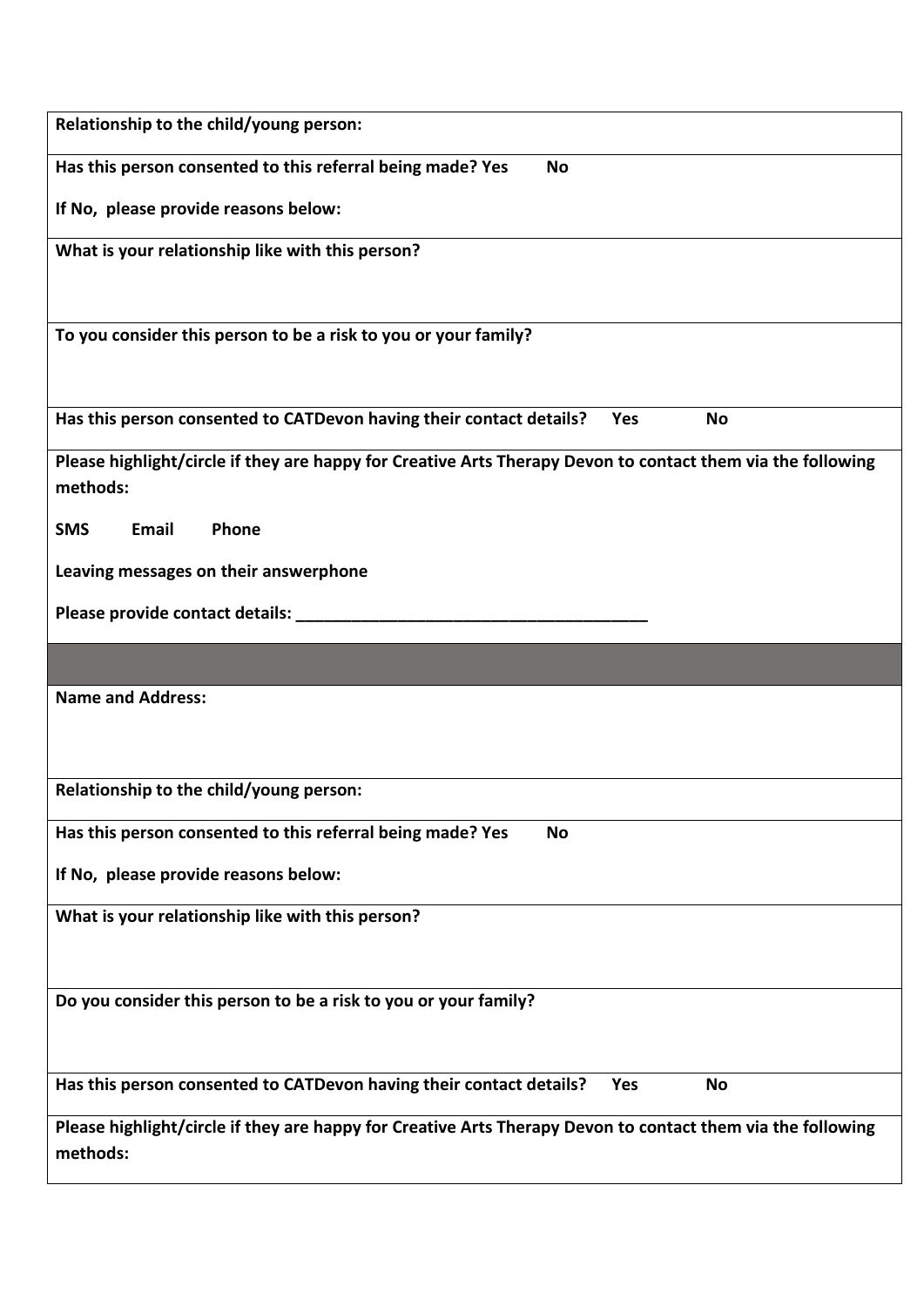| <b>SMS</b><br>Email<br>Phone                                                                               |               |                                                                                                  |
|------------------------------------------------------------------------------------------------------------|---------------|--------------------------------------------------------------------------------------------------|
| Leaving messages on their answerphone                                                                      |               |                                                                                                  |
| Please provide contact details: __                                                                         |               |                                                                                                  |
| About the Child/Young Person's School                                                                      |               |                                                                                                  |
| <b>Name and Address of School:</b>                                                                         |               | Class:                                                                                           |
|                                                                                                            |               |                                                                                                  |
|                                                                                                            |               |                                                                                                  |
|                                                                                                            |               |                                                                                                  |
| <b>Name of Teacher:</b>                                                                                    |               | <b>Name of SENCO:</b>                                                                            |
| <b>Telephone Number:</b>                                                                                   |               | <b>Email Address:</b>                                                                            |
| Have you informed the school about this                                                                    |               | <b>Child Protection Lead:</b>                                                                    |
| referral?                                                                                                  |               |                                                                                                  |
|                                                                                                            |               |                                                                                                  |
| Do you prefer for the child/young person to                                                                |               | If you would like sessions to take place at an alternative                                       |
| receive therapy sessions at the school or at an                                                            |               | venue & have one in mind, please put the details for this                                        |
| alternative venue?                                                                                         |               | venue below & state why it is your preference                                                    |
|                                                                                                            |               |                                                                                                  |
| Is there current social care involvement with the family?<br>Yes<br><b>No</b>                              |               |                                                                                                  |
| Has there previously been social care involvement with the family?<br><b>Yes</b><br><b>No</b>              |               |                                                                                                  |
|                                                                                                            |               | Please outline the reasons for any current or historical social care involvement:                |
|                                                                                                            |               |                                                                                                  |
|                                                                                                            |               |                                                                                                  |
|                                                                                                            |               |                                                                                                  |
|                                                                                                            |               | Is there a court order in place with regards to the child and/or their family members? Yes<br>No |
| Please outline the details of any court order relating to the safety and well-being of the child referred. |               |                                                                                                  |
|                                                                                                            |               |                                                                                                  |
|                                                                                                            |               |                                                                                                  |
|                                                                                                            |               |                                                                                                  |
|                                                                                                            | <b>Agency</b> | <b>Contact Details</b>                                                                           |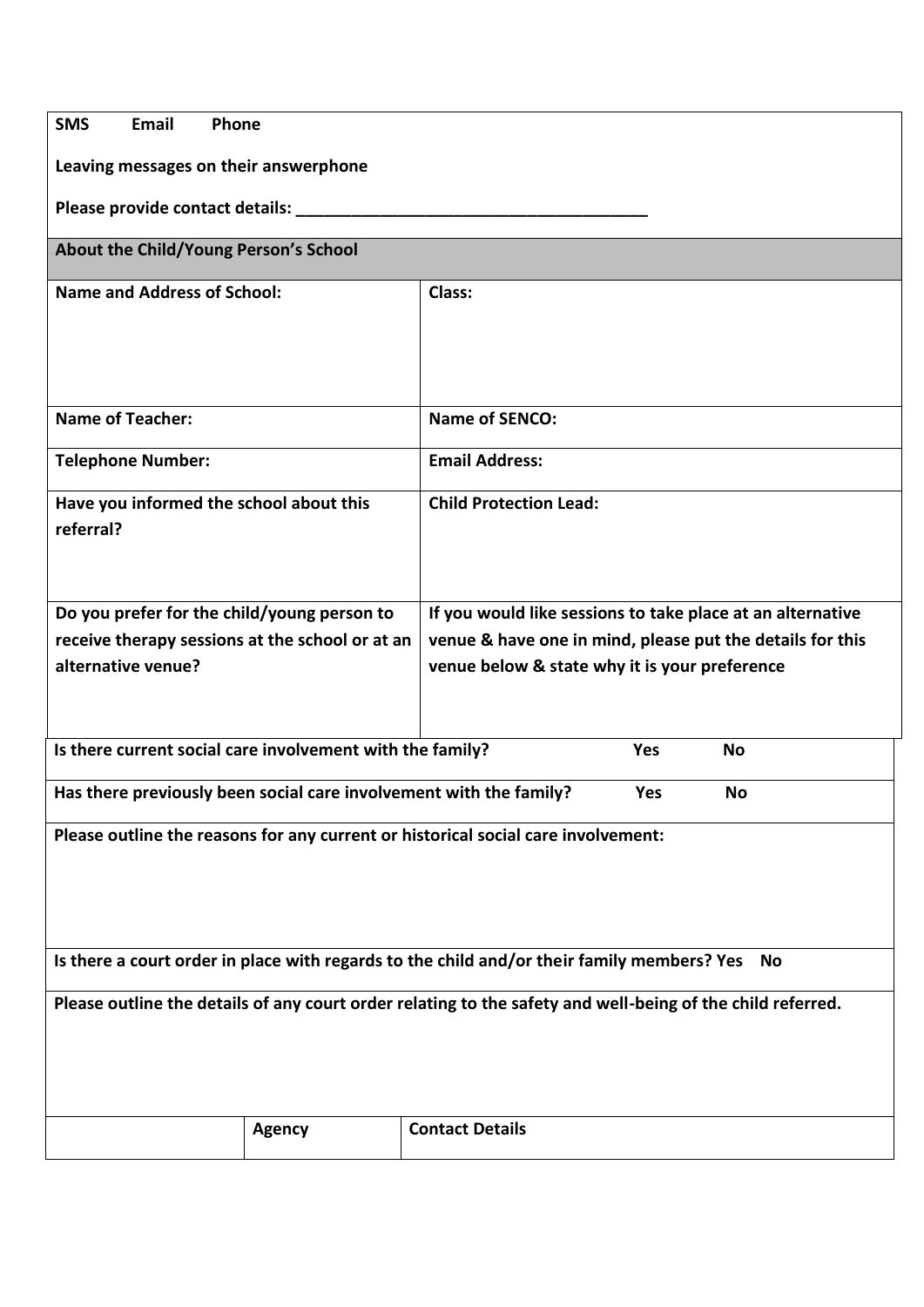| <b>AGENCY</b>                                          |                                                                                                              |
|--------------------------------------------------------|--------------------------------------------------------------------------------------------------------------|
| <b>INVOLVEMENT: Please</b>                             |                                                                                                              |
| list all agencies directly                             |                                                                                                              |
| involved with the child                                |                                                                                                              |
| and their contact                                      |                                                                                                              |
| details                                                |                                                                                                              |
|                                                        |                                                                                                              |
| Please provide the name and address of the child's GP: |                                                                                                              |
|                                                        |                                                                                                              |
|                                                        |                                                                                                              |
|                                                        |                                                                                                              |
|                                                        |                                                                                                              |
|                                                        |                                                                                                              |
| Is the child receiving                                 | If yes please provide further details                                                                        |
| medication?                                            |                                                                                                              |
|                                                        |                                                                                                              |
| Yes/No                                                 |                                                                                                              |
|                                                        | Does the child have any medical conditions, including allergies, that may need to be included in the         |
| therapists risk assessment? Yes/No                     |                                                                                                              |
|                                                        |                                                                                                              |
| If yes please give further details below:              |                                                                                                              |
|                                                        |                                                                                                              |
|                                                        |                                                                                                              |
|                                                        |                                                                                                              |
|                                                        |                                                                                                              |
|                                                        |                                                                                                              |
|                                                        |                                                                                                              |
|                                                        |                                                                                                              |
|                                                        |                                                                                                              |
|                                                        |                                                                                                              |
|                                                        |                                                                                                              |
|                                                        |                                                                                                              |
|                                                        |                                                                                                              |
| The Therapeutic Intervention                           |                                                                                                              |
|                                                        |                                                                                                              |
|                                                        | Is your child currently or previously attended therapy or counselling? If so, please can you provide more    |
| details                                                |                                                                                                              |
|                                                        |                                                                                                              |
|                                                        |                                                                                                              |
|                                                        | If Known, please tick the preferred intervention for this child (although this preference will be taken into |
|                                                        | account, the final decision rests with the therapist based on the outcomes of a thorough referral process):  |
|                                                        |                                                                                                              |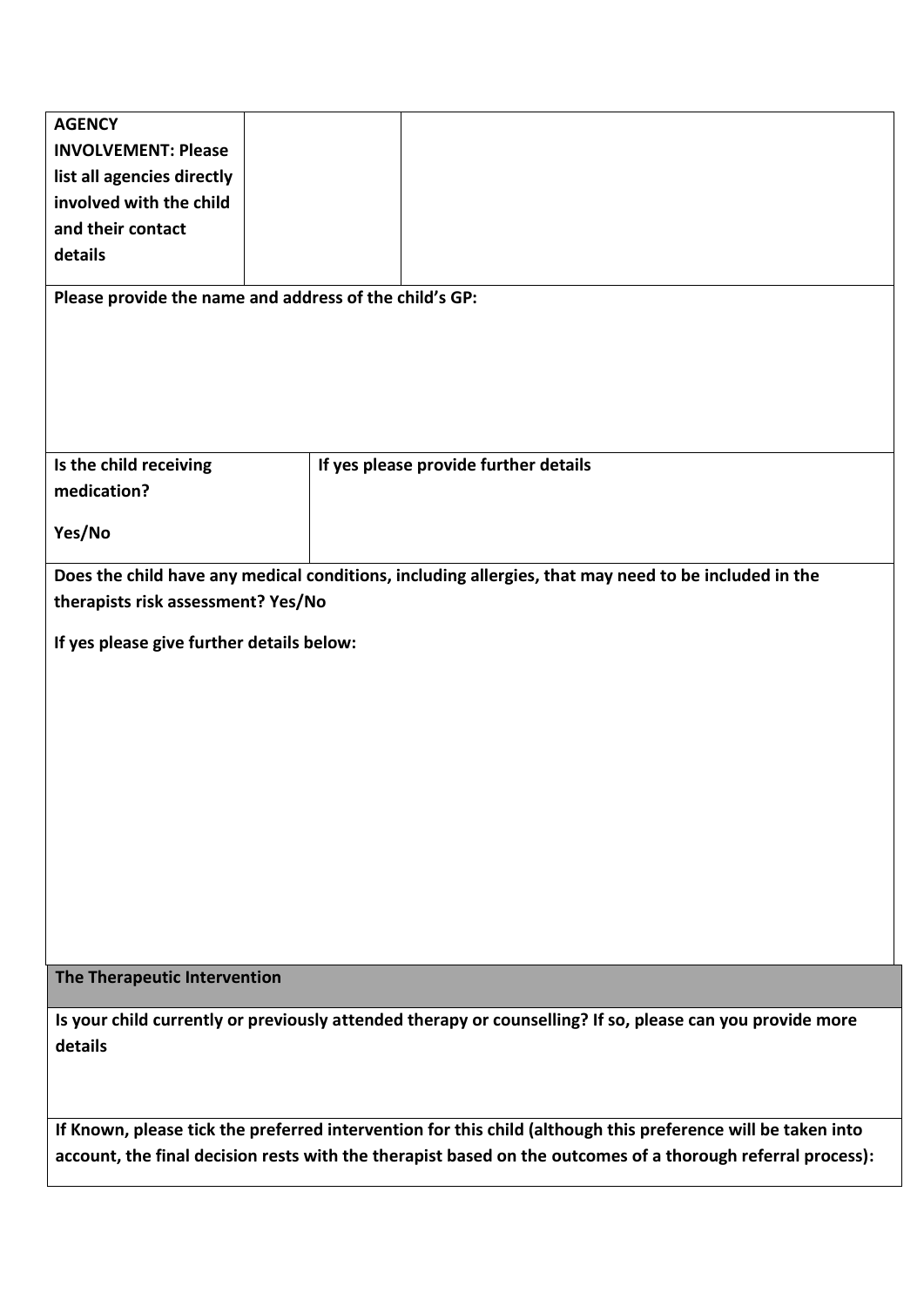| 1:1 Therapy                                                                                                     |                |                | <b>Family Therapy</b> |  |
|-----------------------------------------------------------------------------------------------------------------|----------------|----------------|-----------------------|--|
|                                                                                                                 | Group          | Parent-        |                       |  |
|                                                                                                                 | <b>Therapy</b> | <b>Child</b>   |                       |  |
|                                                                                                                 |                |                |                       |  |
|                                                                                                                 |                | <b>Therapy</b> |                       |  |
| Please provide reasons for your preference:                                                                     |                |                |                       |  |
|                                                                                                                 |                |                |                       |  |
|                                                                                                                 |                |                |                       |  |
|                                                                                                                 |                |                |                       |  |
|                                                                                                                 |                |                |                       |  |
|                                                                                                                 |                |                |                       |  |
|                                                                                                                 |                |                |                       |  |
| At Creative Arts Therapy Devon we provide a variety of therapy interventions e.g Play Therapy, Art Therapy,     |                |                |                       |  |
| Drama Therapy. Do you have a preferred therapy medium or practitioner you would like to work with? If so,       |                |                |                       |  |
| please give reasons for this preference.                                                                        |                |                |                       |  |
|                                                                                                                 |                |                |                       |  |
|                                                                                                                 |                |                |                       |  |
|                                                                                                                 |                |                |                       |  |
|                                                                                                                 |                |                |                       |  |
|                                                                                                                 |                |                |                       |  |
| Please outline any behaviours that poses a risk to the safety of the child/young person or adults working       |                |                |                       |  |
| with the child. Please include any history of self-harm.                                                        |                |                |                       |  |
|                                                                                                                 |                |                |                       |  |
|                                                                                                                 |                |                |                       |  |
|                                                                                                                 |                |                |                       |  |
|                                                                                                                 |                |                |                       |  |
|                                                                                                                 |                |                |                       |  |
|                                                                                                                 |                |                |                       |  |
|                                                                                                                 |                |                |                       |  |
|                                                                                                                 |                |                |                       |  |
| Please outline any difficulties the child/young person has had to experience in their lives, clearly stating if |                |                |                       |  |
| this is current or historical.                                                                                  |                |                |                       |  |
|                                                                                                                 |                |                |                       |  |
|                                                                                                                 |                |                |                       |  |
|                                                                                                                 |                |                |                       |  |
|                                                                                                                 |                |                |                       |  |
|                                                                                                                 |                |                |                       |  |
|                                                                                                                 |                |                |                       |  |
|                                                                                                                 |                |                |                       |  |
|                                                                                                                 |                |                |                       |  |
|                                                                                                                 |                |                |                       |  |
|                                                                                                                 |                |                |                       |  |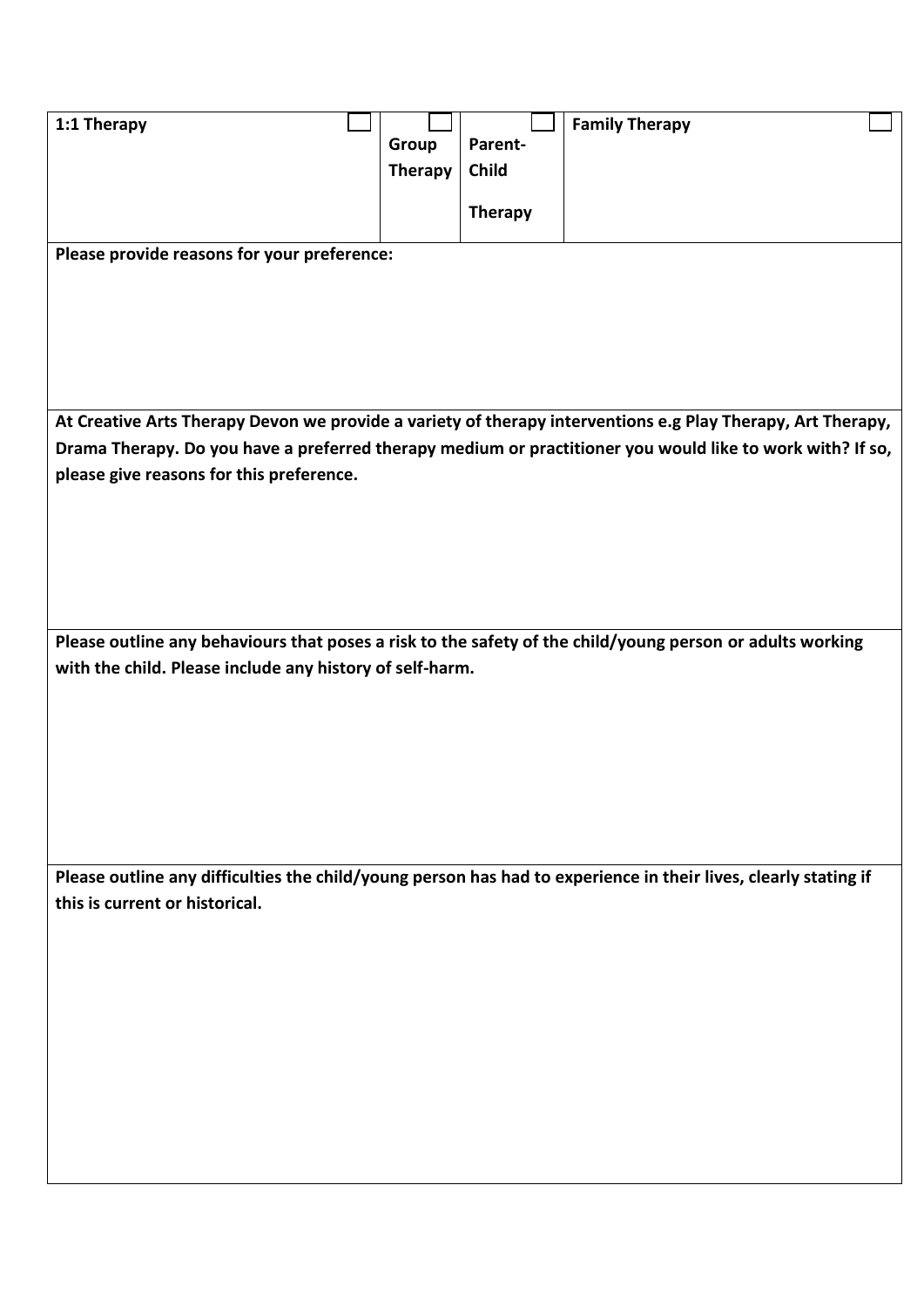**What do you consider to be the child's strengths? How does the child respond to new environments or people? Do they separate easily from their parent/guardian? How does the child respond to rules and boundaries?**

**What positives or protective factors do you think the child currently has in their lives, for example close friends, family relationships or hobbies?**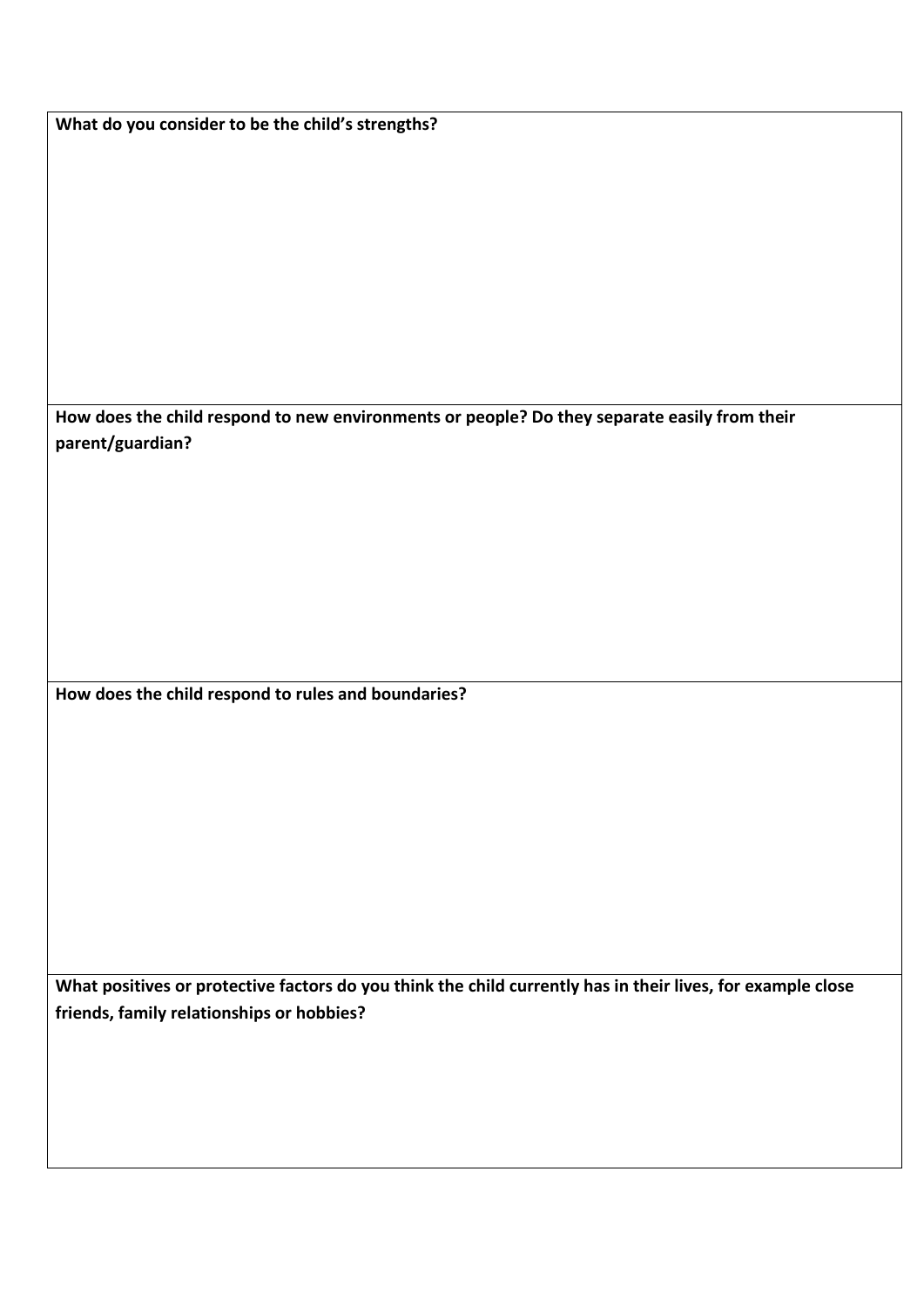| What support does the family have in place? (this can be informal support networks such as family and |  |
|-------------------------------------------------------------------------------------------------------|--|
| friends                                                                                               |  |

**Please outline your main reasons for referral**

| Please briefly state up to 3 hoped for |  |
|----------------------------------------|--|
| outcomes of this referral:             |  |
|                                        |  |
|                                        |  |
|                                        |  |
|                                        |  |
|                                        |  |
|                                        |  |
|                                        |  |
|                                        |  |
|                                        |  |